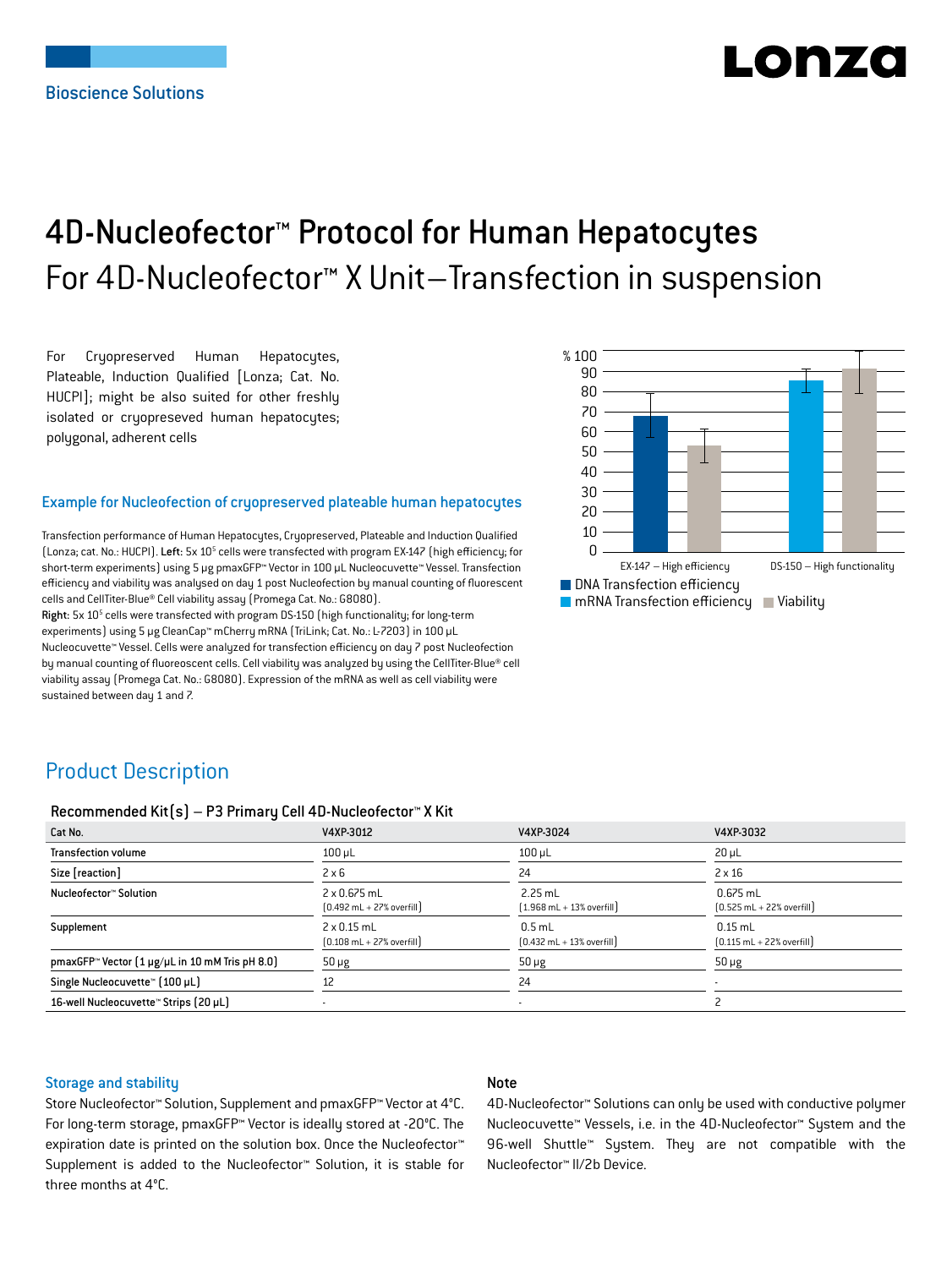## Required Material

#### Note

Please make sure that the entire supplement is added to the Nucleofector™ Solution prior to use. For preparing aliquots, mix Nucleofector™ Solution and Supplement in a ratio of 4.5 : 1 (see Table 1).

- 4D-Nucleofector™ System (4D-Nucleofector™ Core and X Unit)
- Supplemented 4D-Nucleofector™ Solution at room temperature
- Supplied 100 µL single Nucleocuvette™ or 20 µL 16-well Nucleocuvette™ Strips
- Compatible tips for 20 µL Nucleocuvette™ Strips: epT.I.P.S. [US/ CDN: Eppendorf North America, Cat. No. 2491.431, Rest of World: Eppendorf AG, Cat. No. 0030073.266], Matrix TallTips™ [Matrix Technologies Corp., Cat. No. 7281] or LTS Tips [Rainin Instrument, LLC, Cat. No. SR-L10F, SR/SS-L250S, SR/SS-L300S]. Before using other types of pipette tips, please ensure they reach the bottom of the Nucleocuvette™ wells without getting stuck
- Supplied pmaxGFP™ Vector, stock solution 1 μg/µL

#### **Note**

When using pmaxGFP<sup>™</sup> Vector as positive control, dilute the stock solution to an appropriate working concentration that allows pipetting of the recommended amounts per sample (see Table 3). Make sure that the volume of substrate solution added to each sample does not exceed 10% of the total reaction volume (2 µL for 20 µL reactions; 10 µL for 100 µL reactions).

- Substrate of interest, highly purified, preferably by using endotoxin-free kits; A260:A280 ratio should be at least 1.8
- Cell culture plates of your choice
- Thawing medium: Human Cryopreserved Hepatocytes Thawing Medium [Lonza; Cat. No.: MCHT50]
- Plating medium: Hepatocyte Plating Media w/ Supplement [Cat. No.: Lonza; MP100 or MP250]
- Culture medium: HCM™ BulletKit™ [Lonza; Cat. No.: CC-3198]
- For sandwich culture: Corning® Matrigel® Matrix Phenol Red-Free, LDEV-Free, 10 mL, [Corning; Cat. No. 356237]
- For post Nucleofection culture: Collagen-coated culture plates [e.g. Collagen Type I coated plates of your choice]
- Prewarm appropriate volume of culture medium to 37°C (see Table 2) Appropriate number of cells/sample (see Table 3)

## 1. Pre Nucleofection

#### Note

Transfection results on primary human hepatocytes may be donordependent.

#### Thawing of cryopreserved human hepatocytes

#### Note

- For fresh hepatocytes continue with step 1.6 of the thawing procedure
- Thawing procedure according to Lonza recommendation for Human Hepatocytes, Cryopreserved, Plateable and Induction Qualified with small adaptations
- 1.1 Check your water bath with a thermometer for the right temperature (temperature:  $37 °C \pm 0.5 °C$ ). Pre-warm the thawing medium and plating medium

#### Note

For the next steps, work as quickly and as efficiently as possible to maintain the viability of cells.

- 1.2 Transfer your cells from the nitrogen vapour phase directly into the water bath
- 1.3 Thaw the vial for approximately 90–120 seconds. The vial will thaw from the outside to the inside. You can see a spindle form and shrink as the vial thaws. When almost completely thawed and only a small spindle of frozen cells remains, remove vial from water bath
- 1.4 Quickly remove vial cap and carefully pour or pipette (with a wide-bore tip) hepatocytes into the 50 mL conical tube of appropriate warmed thawing medium
- 1.5 Pipette approximately 1 mL thawing medium back into the original vial and pour or pipette the remaining cells back into the 50 mL tube of thawing medium to ensure that all hepatocytes are transferred. Suspend the cells by carefully rocking the 50 mL tube by hand, for a few seconds Note: DO NOT VORTEX
- 1.6 Centrifuge the cells 8 minutes at 100 x g at room temperature.
- 1.7 Pour supernatant into a waste bottle, inverting completely, without shaking (or aspirate off supernatant carefully with a vacuum aspirator)
- 1.8 For each vial, gently resuspend cells in 3 mL plating medium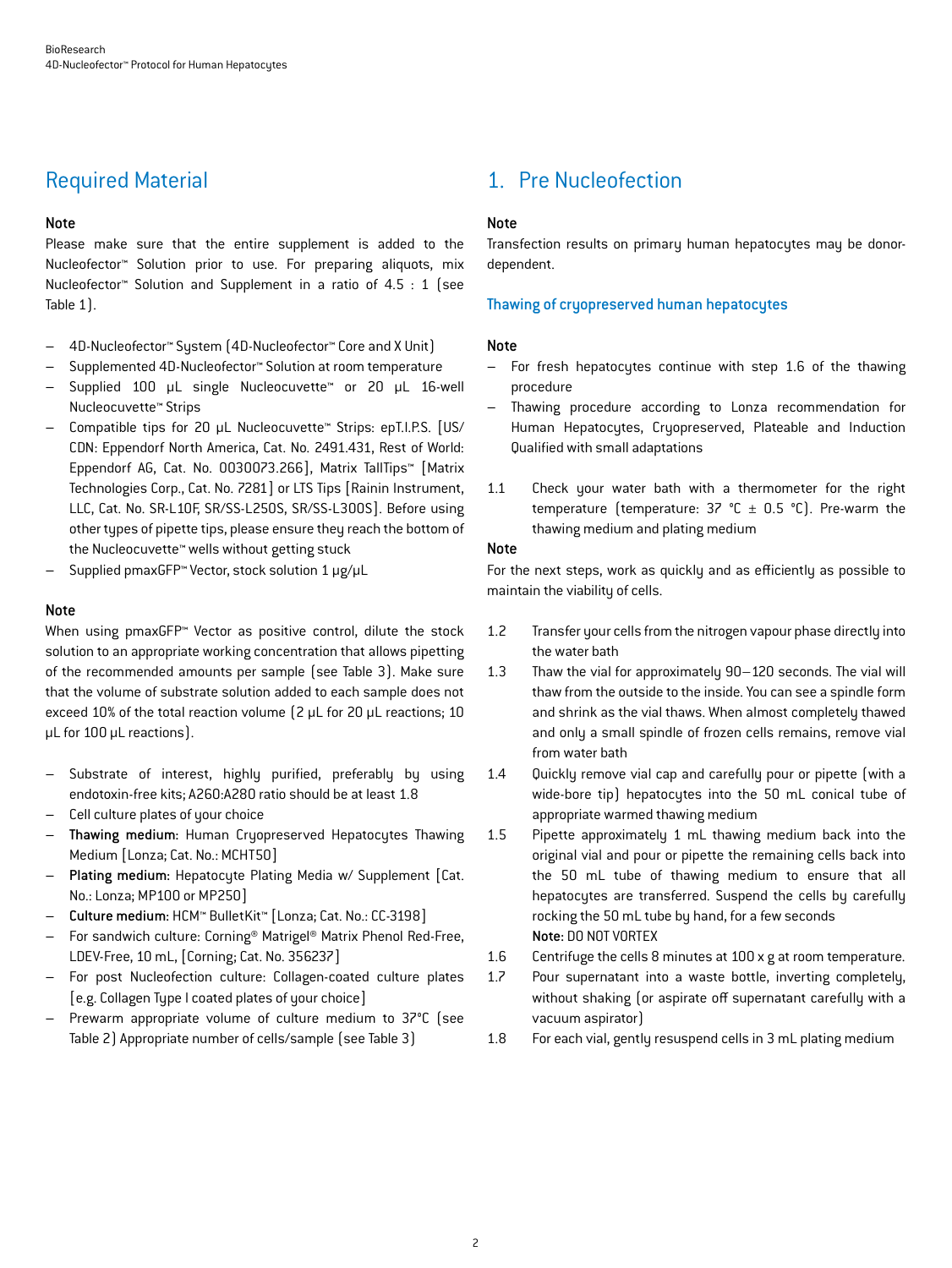## 2. Nucleofection

For Nucleofection sample contents and recommended Nucleofector™ Program, please refer to Table 3.

- 2.1 Please make sure that the entire supplement is added to the Nucleofector™ Solution
- 2.2 Start 4D-Nucleofector™ System and create or upload experimental parameter file (for details see device manual)
- 2.3 Select/Check for the appropriate Nucleofector™ Program (see Table 3)
- 2.4 Prepare cell culture plates by filling appropriate number of wells with desired volume of recommended palting media (see Table 2) and pre-incubate/equilibrate plates in a humidified 37°C/5% CO<sub>2</sub> incubator
- 2.5 Pre-warm an aliquot of culture medium to 37°C (see Table 2)
- 2.6 Prepare plasmid DNA or pmaxGFP™ Vector or siRNA (see Table 3)
- 2.7 Determine the viability and yield of your hepatocytes using the Trypan Blue exclusion method (according to "Technical Information & Instructions – Suspension and Plateable Cryopreserved Hepatocytes" [available on Lonza website](https://bioscience.lonza.com/lonza_bs/CH/en/download/product/asset/29887))
- 2.8 Centrifuge the required number of cells (see Table 3) at 80xg for 8 minutes at room temperature. Remove supernatant completely
- 2.9 Resuspend the cell pellet carefully in room temperature 4D-Nucleofector™ Solution (see Table 3)
- 2.10 Prepare mastermixes by dividing cell suspension according to number of substrates
- 2.11 Add required amount of substrates to each aliquot (max. 10% of final sample volume)
- 2.12 Transfer mastermixes into the Nucleocuvette™ Vessels

#### Note

As leaving cells in Nucleofector™ Solution for extended periods of time may lead to reduced transfection efficiency and viability it is important to work as quickly as possible. Avoid air bubbles while pipetting.

- 2.13 Gently tap the Nucleocuvette™ Vessels to make sure the sample covers the bottom of the cuvette
- 2.14 Place Nucleocuvette™ Vessel with closed lid into the retainer of the 4D-Nucleofector™ X Unit. Check for proper orientation of the Nucleocuvette™ Vessel
- 2.15 Start Nucleofection process by pressing "Start" on the display of the 4D-Nucleofector™ Core Unit (for details, please refer to the device manual)
- 2.16 After run completion, carefully remove the Nucleocuvette™ Vessel from the retainer
- 2.17 Incubate Nucleocuvette™ Vessel 10 min at room temperature
- 2.18 Resuspend cells with pre-warmed plating medium (for recommended volumes see Table 2). Mix cells by gently

pipetting up and down oncs. When working with the 100 µL Nucleocuvette™ Vessel use the supplied pipettes and avoid repeated aspiration of the sample

2.19 Plate desired amount of cells in culture system of your choice (for recommended volumes see Table 2)

## 3. Post Nucleofection

Place plate in a 37°C/5%  $\textsf{CO}_2$  incubator. It is very important that cells are evenly dispersed in the wells. This can be accomplished by moving plate in a north-south-east-west motion, while maintaining contact with the incubator shelf. Repeat at 15, 30, 45, 60, 120, 180, 240 minutes post-seeding. Failure to evenly disperse cells after placing in the incubator can result in accumulation of cells in the center of each well.

#### Note

This should not be attempted with 96-well plates. To avoid a vortex effect, with cells accumulating in the center of wells, leave 96 well plate undisturbed in Biosafety cabinet for 2-3 minutes before carefully placing in cell culture incubator. This will allow time for the cells to settle on the bottom of the wells and they will be less likely to congregate in the center.

- 3.1 Incubate the cells in humidified  $37^{\circ}$ C/5% CO<sub>2</sub> incubator in plating medium for approx.  $4 - 6$  hours. Carefully remove the plating medium and replace it with fresh culture medium
- 3.2 An overlay with Matrigel<sup>®</sup> is recommended after  $4 6$  hours or at 24 hours after seeding. Please refer to "Technical Information & Instructions – Suspension and Plateable Cryopreserved Hepatocytes" [available on Lonza website](https://bioscience.lonza.com/lonza_bs/CH/en/download/product/asset/29887)

## Additional Information

For an up-to-date list of all Nucleofector™ References, please refer to: https://knowledge.lonza.com/ under the section citations

#### For more technical assistance, contact our Scientific Support Team:

#### USA /Canada

Phone: 800 521 0390 (toll-free) Fax: 301 845 8338 E-mail: scientific.support@lonza.com

#### Europe and Rest of World

Phone: +49 221 99199 400 Fax: +49 221 99199 499 E-mail: scientific.support.eu@lonza.com